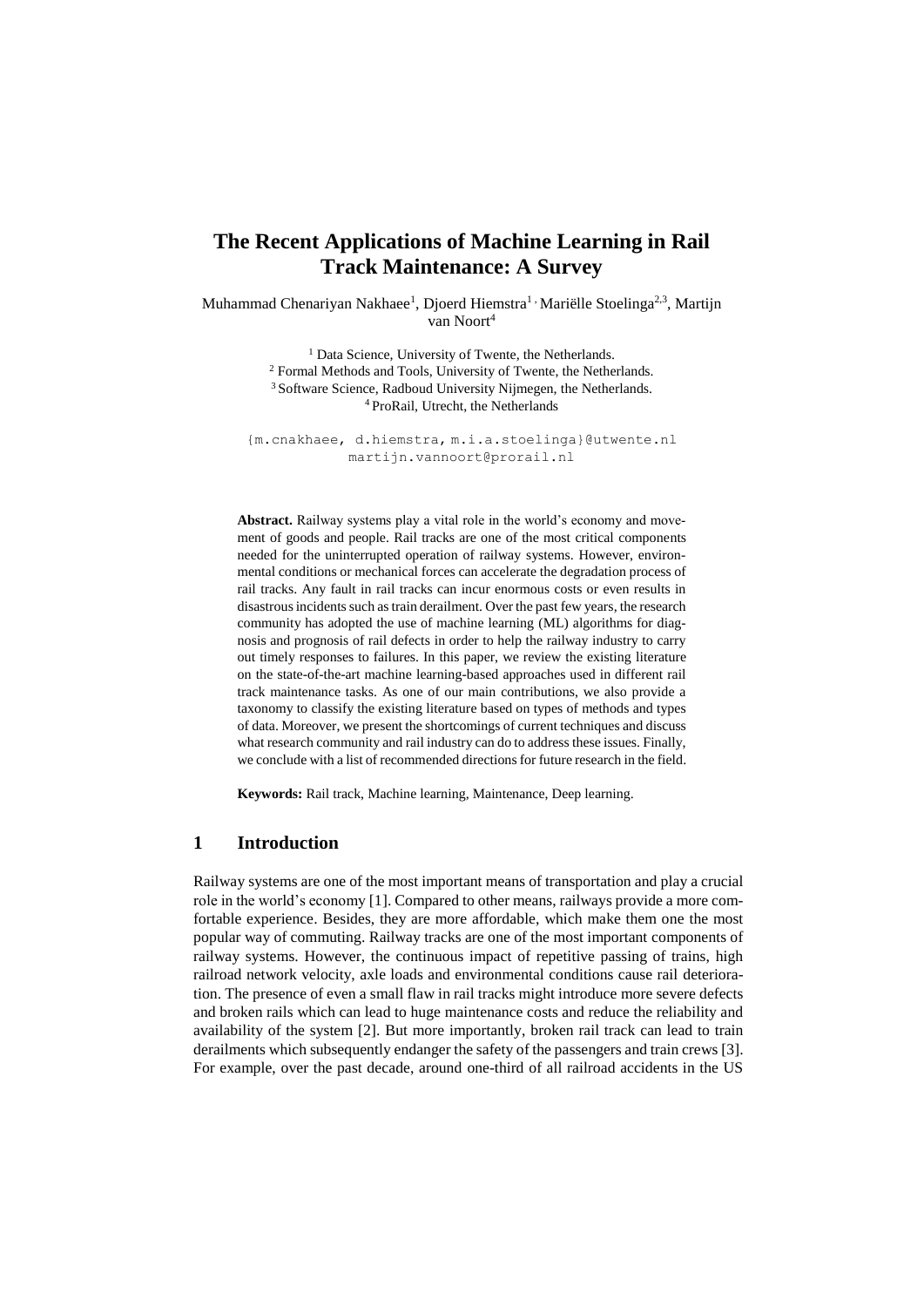have been caused by track related defects [4]. Thus, to avoid risks and system disruptions, rail tracks need to be monitored and maintained regularly [5][6]. However, railway track maintenance is one of the most expensive maintenance activities in railway engineering. For instance, the estimates reveal that approximately each year half of the maintenance budget in the Netherlands is spent only on railway track maintenance activities [7]. Therefore, to reduce the costs and risk associated with rail track failures and to improve the safety and maintenance operations novel techniques and approaches should be developed and be adopted.

Nowadays due to the rapid technological advances and the extensive deployment of low-cost connected devices and sensors, the industrial Internet of Things (IoT) plays an increasing role in the effective implementation of maintenance strategies across a wide range of industries [8]. The railway industry has also embraced the integration of connected devices, sensors and big data technologies to improve their daily maintenance operations [9]. Over the past two decades, machine learning (ML) has revolutionized a wide range of fields such as computer vision, natural language processing, and speech recognition. With the explosion in the amount of data collected by advanced monitoring devices such as wireless sensor networks or high resolution video cameras which are being widely used to inspect critical railway infrastructure, machine learning is also gaining in popularity to improve the operations and reliability of railway systems, and to minimize the daily maintenance costs and risks [10].

To address this demand from the rail industry, a great deal of research has been done over the past few years and various machine learning models have been employed for condition monitoring of rail tracks. Although the application of machine learning for maintenance has been reviewed in other domains such as machine health monitoring [8] and wind turbines [11], to the best of our knowledge no other paper has surveyed the existing literature on the application of machine learning in the rail track maintenance. The aim of this paper is to provide a thorough literature review on current machine learning techniques used for the condition monitoring of rail tracks while also discussing drawbacks of these methods along with what researchers and industry can do to improve the performance and trustworthiness of existing approaches.

This paper is organized as follows: In section 2, the paper introduces different paradigms of machine learning. Section 3 discuss what kinds of flaws can be observed in rail tracks and which types of tools are utilized to inspect rail defects. Section 4, explores the existing machine learning algorithms used in the context of rail track maintenance. In section 5, we describe the shortfalls of current techniques and present a set of new research directions. Finally, in section 6 we present our conclusion.

# **2 A brief introduction to Machine learning**

An ML algorithm usually defined as an algorithm that can learn the underlying patterns from data without being explicitly programmed by human experts. Supervise learning algorithms are a subset of ML models that can learn to predict a target variable from a set of predictive variables also called as features or attributes. On the other hand, unsupervised learning techniques try to infer the inherent structure or represent the input data into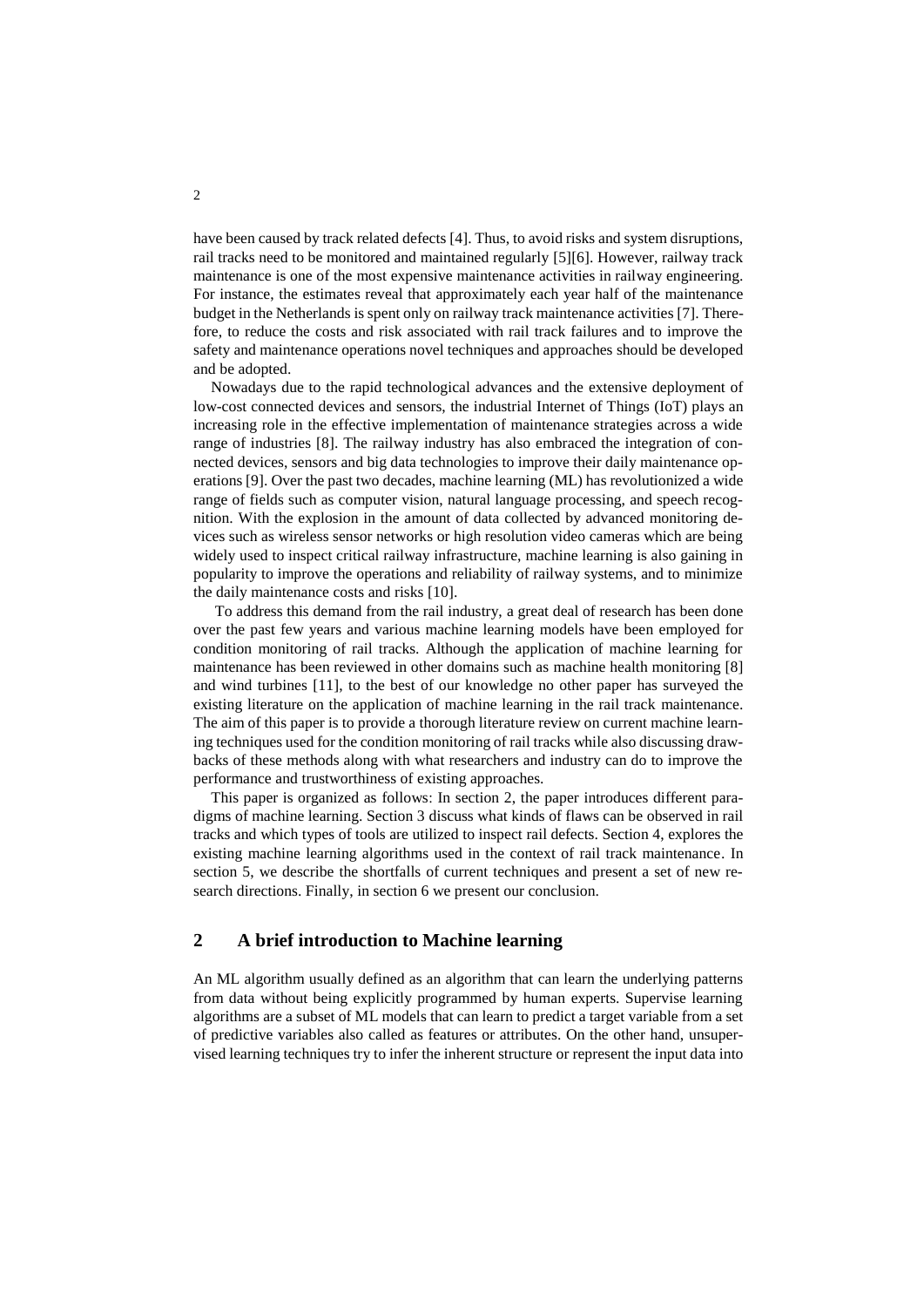a more compressed and interpretable way without being provided with labeled datasets. For instance, principal components analysis (PCA) which is one of the most widely-used unsupervised techniques, takes a dataset stored as a set of potentially correlated variables and compress the dataset by generating a set of new variables that have no linear correlation. Machine learning techniques can also be divided into shallow algorithms and deep algorithms. The main distinction between shallow and deep learning algorithms is in their level of representation. Shallow learning-based techniques use hand-crafted features, manual feature extraction/selection techniques and algorithms such as Support Vector Machines (SVM) [12], Decision Trees [13] and Random Forests [14] for learning the mapping between predictive variables and the target [8]. Moreover, this set of algorithms often use structured datasets such as tables as an input. For example, a decision tree algorithm incrementally learns a set of decision rules represented as decision nodes and leaf nodes from a dataset that has multiple rows and columns. At each decision node, the decision tree algorithm splits the observations into smaller subsets based on a feature in the dataset that gives higher homogeneity among observations in each subset. A random forest algorithm is an ensemble of multiple decision trees. In each iteration of a random forest algorithm, a decision tree model is trained on a subset of features and a subset of data samples. Then, the algorithm aggregates the outputs of individual trees to make a prediction. Random forests can be an extremely powerful machine learning technique since they add an extra randomness element to a simple decision tree and they combine the predictions of multiple decision trees.

However, deep learning algorithms rarely require hand-engineered features and they can learn the representation directly from the data (e.g. raw images). For this reason, deep learning is sometimes referred to as "representation learning" [15]. This property partially eliminates the need for feature engineering, which gives deep learning algorithms an edge over shallow learning algorithms. Over the past couple of years, the research community has also taken advantage of deep learning for rail defect inspection and monitoring. Even some researchers believe deep learning may become a potential element in the ultimate fully automated rail inspection systems [6].

Convolutional neural networks (CNN) are a special case of deep artificial neural networks (ANN) which have been especially used for computer vision tasks. In CNN models, the fully connected layers in normal neural networks are replaced by convolutional layers. The main difference between the fully-connected and convolutional layer is that in a convolutional layer each neuron is not connected to all neurons in the previous and next layers and the weights are shared between groups of layers [16]. It has been shown that this difference give CNNs a unique property. The early layers of CNNs store lowlevel feature like edges and curves, while the last layers of a CNN contain the information about the more complex features such as eyes [17]. This is considered to be an interesting characteristic of CNNs as it gives the CNN the ability to use the knowledge (weights) learnt from solving a problem to solve a new problem, also widely known as transfer learning. For example, the weights of a CNN trained on a very large dataset such as ImageNet database [18] can be used to train a new CNN network for detecting tumors in medical applications [19]. CNNs have been successfully applied to various computer vision problems and even beat both humans and the existing algorithms in tasks such as image classification and object detection [20][21]. In the following section we can also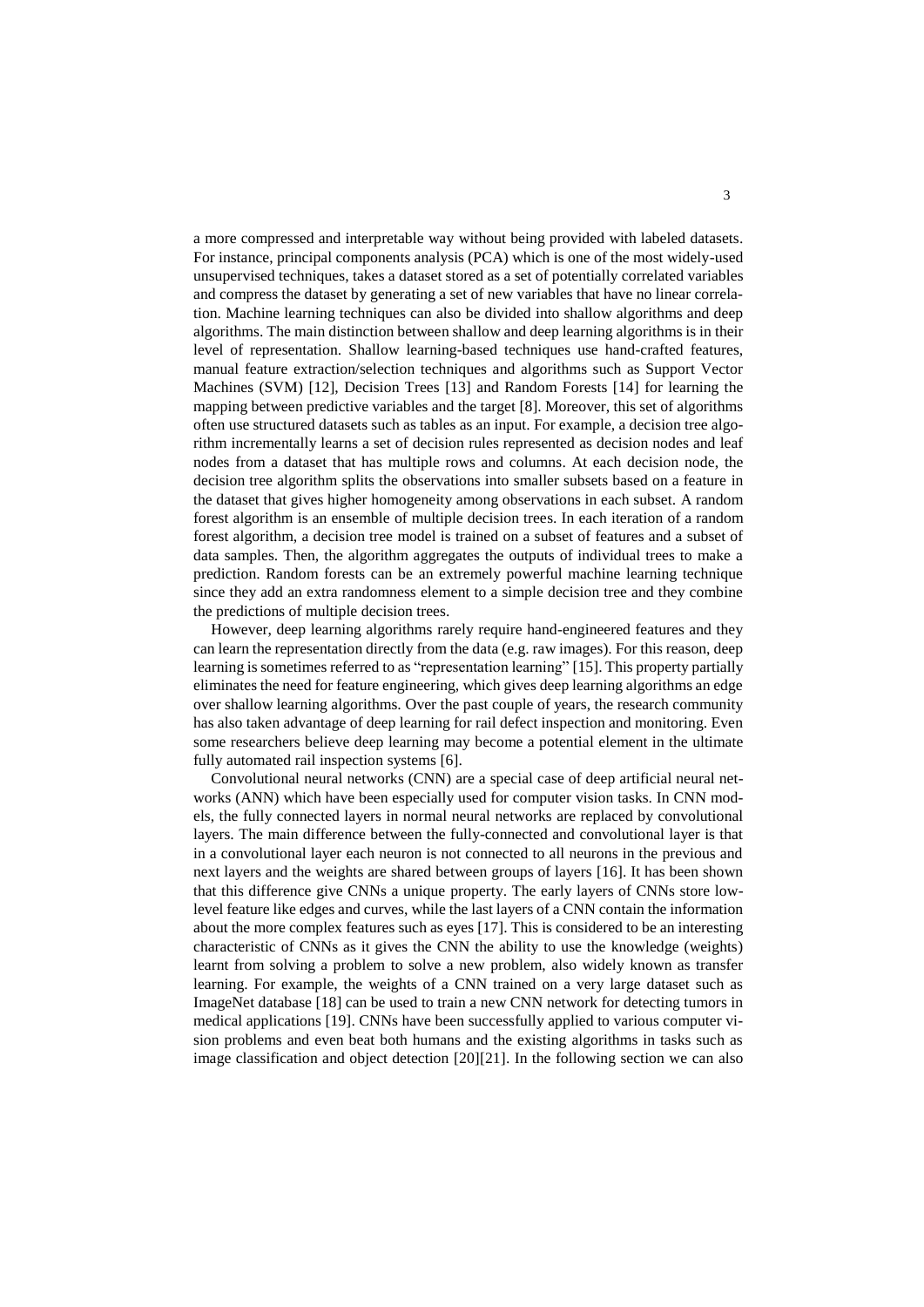see a surge in the number of publications that trained CNNs to recognize faults in rail tracks.

Besides CNNs there are other classes of deep learning algorithms which have been widely used in the literature to predict time series data [22]. For example, long short-term memory (LSTM) networks a variant of recurrent neural networks (RNNs)[23], can learn the long-term temporal dependencies by utilizing special mechanisms called memory cells [24]. Lately LSTM networks have shown promising results in predicting the remaining useful life of industrial equipment using IoT data [25].

# **3 Rail track data**

The rail inspection data can differ based on different rail defects and measurement methods. In addition, rail data can be stored as structured, semi-structured and unstructured formats. These differences determine which kind of processing techniques and algorithms are more suited for a certain problem. For instance, rail track data such as records of previous maintenance activities collected by human operators can be stored as a structured table and later used by shallow learning algorithm such as random forests. On the other hand, deep learning algorithms are the natural choice for dealing with unstructured data like images. Therefore, in this section we draw a distinction between different defects and data sources which later will be used in our proposed taxonomy.

### **3.1 Type of rail track faults**

Rail defects can develop and grow in different parts of a railway track and therefore they have been categorized in different ways by the researchers. However, in general, rail track defects can be divided into structural defects and track geometry irregularities [1]. Track geometry defects such as rail misalignments are characterized by undesirable deviation of rail geometric parameters from their designed value. Structural defects describe the structural degradations of rail track components such as rail, ballast and fasteners [26]. However, It should be noted that not only track geometry irregularities are responsible for train accidents and directly impact the safety of the rail network but they can also lead to the birth of structural defects [4] [27]. More information on different geometry defects can be found in [28]. Readers can also refer to [29] to find a more complete overview of different structural rail track defects.

#### **3.2 Rail inspection methods and tools**

Numerous non-destructive methods and tools are utilized in the rail industry to inspect the condition of rail tracks and data collection. These techniques include manual inspection, ultrasonic devices, high resolution video cameras, 3D-laser cameras, eddy current inspection, Magnetic flux leakage etc. A more comprehensive description and comparison of rail inspection tools and methods can be found in [10] [30]. While each method can be used to detect failures in different parts of the rail track and collect specific information about the condition of the rail, not all of them have been used in machine learning

4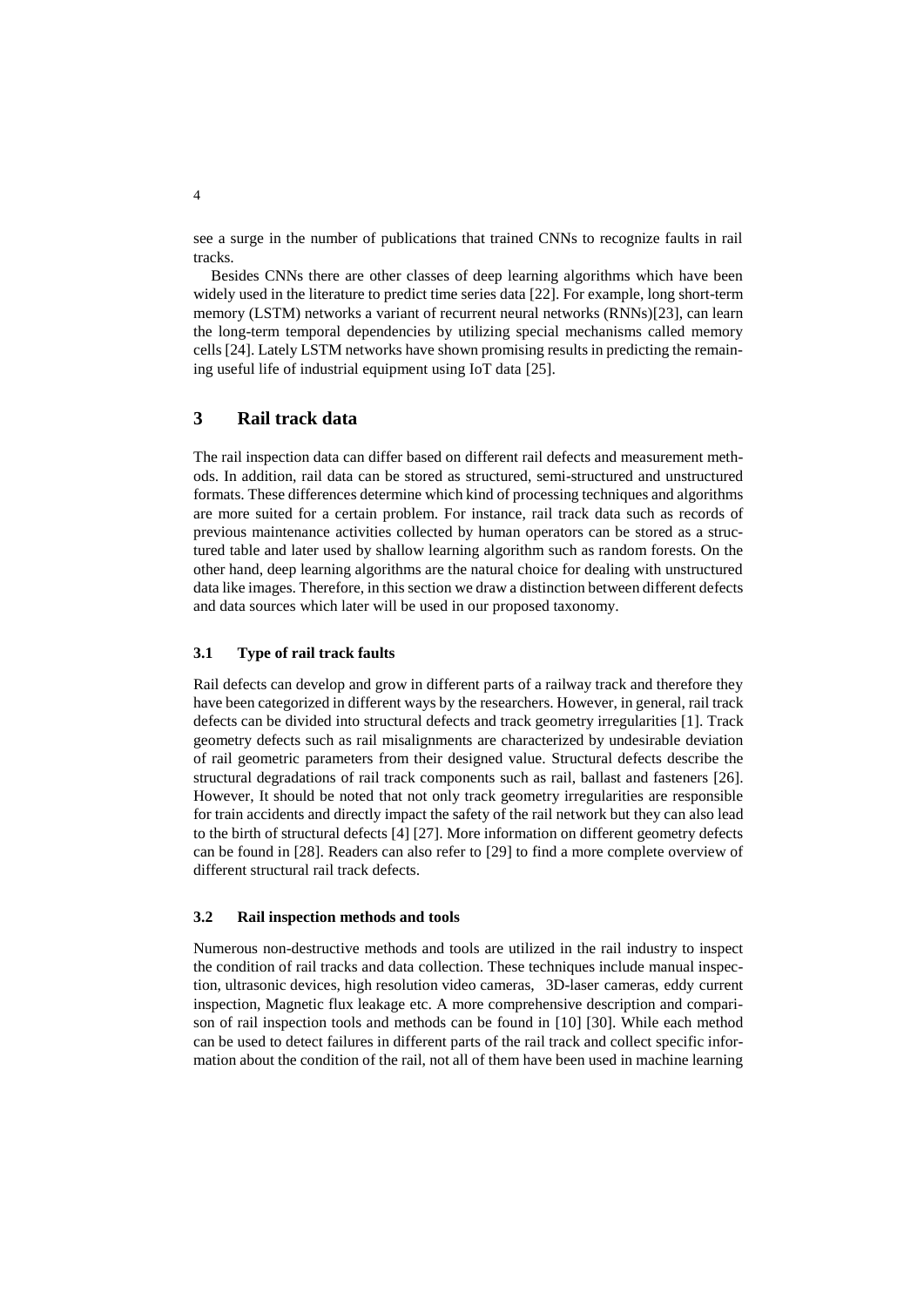literature. However, in recent years, visual inspection systems and particularly video cameras have become one of the most important and effective inspection tools for automatic and flexible rail track monitoring [2]. Video cameras mounted on specialized trains can capture high-resolution images of rail tracks from different angles. In that case, a large number of images are collected which later can be used to train machine learning algorithms to detect anomalies in the rail track. However, large scale deployment of video cameras can present some technical challenges as they require a key infrastructure for efficient storage and processing of streaming data. For instance, each year video cameras collect roughly 10 terabytes of image data in the Dutch railway system [31]. Moreover the existence of some residuals such as oil and dust which might be present in the collected images can have a negative impact on the performance of machine learning algorithms [32].

# **4 Machine learning for track defect detection**

In this section, we summarize different machine learning techniques adopted by researchers to help the rail industry overcome its maintenance challenges. The current literature has been divided into two major classes of techniques based on the taxonomy we have presented throughout the paper [\(Table 1\)](#page-7-0). The first group represents the experiments that were carried out with shallow learning algorithms and the second group specifically includes deep learning-based approaches. Further[, Table 1](#page-7-0) offers more information on other parts of our taxonomy.

### **4.1 Shallow learning-based algorithms for rail track maintenance**

Before 2012 and when deep learning made its first breakthrough in the field of computer vision by AlexNet [33], researchers mainly used complex features extracted manually from images and then trained a shallow learning algorithm such as SVM for image classification and object detection [15]. Likewise, in classical defect detection literature and before the emergence of deep learning techniques, various feature extraction and transformation techniques such as histogram of oriented gradients (HoG) have been applied to image datasets [34]. For instance, Xia et al. [35] extracted Haar-like features to detect broken fasteners in the railway network by an AdaBoost algorithm. To reduce the dimensionality of the input data, Santur et al. [36] first applied various feature extraction techniques such as PCA, kernel principal component analysis (KPCA), singular value decomposition (SVD) and histogram match (HM) techniques to a dataset which comprised a number of non-defective image and an artificially generated image dataset of non-defective images. Next, they trained a random forest algorithm on a set of extracted features. They concluded that features created by PCA provided the most accurate result. Gao et al. [37] merged three different data sources in what they described as 'combined systems method' which comprised of ultrasonic, eddy current and surface imaging video measurements. Then they fed the features extracted from applying a clustering algorithm on their database to an SVM algorithm for detecting squats. Sadeghi et al. [38] employed four neural network models with each with one hidden layer to predict the defect density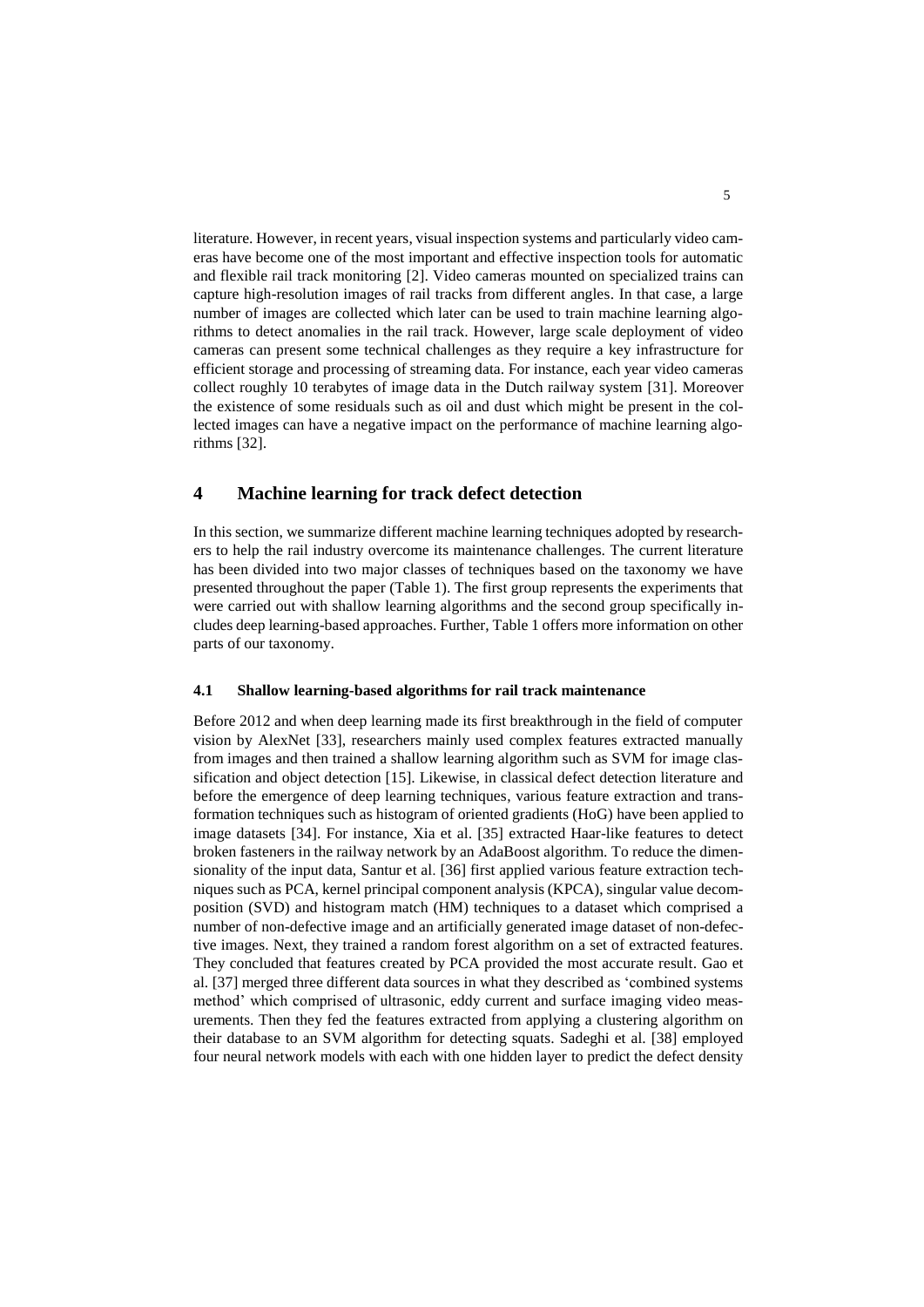of rail tracks which was defined as the fraction of a rail segment that is defective. To train the neural network models they combined various attributes such as track quality index of gauges collected through manual inspection.

In the case of rail geometry defects, using a subset of RAS Problem Solving Competition 2015 dataset , Hu et al. [39] attempted to use an SVM algorithm to forecast when a less severe track defect will develop into a more severe type of defect. Famurewa et al. [40] presented a systematic data methodology for rail condition monitoring which consists of descriptive, diagnostic, predictive, and prescriptive steps. As a part of their descriptive and diagnostic strategy, the authors aimed their attention to detect anomalous patterns in sharp curves using PCA algorithm and data acquired by manual inspection from the Swedish railway network. Jiang et al. [41] proposed a hybrid approach to recognize rolling contact fatigue from data obtained in laser ultrasonic experiments. In their proposed approach, the measurement signals were decomposed into a new set of features using a wavelet packet transform (WPT). Next, to reduce the dimensionality of data and to remove the effect of correlated features. Similarly, to better understand and visualize high dimensional track geometry data into a more compressed representation, Lasisi et al.[4] applied PCA, a well-known dimensionality reduction algorithm, to a dataset of 31 features collected from a section of US Class I railway network KPCA, a nonlinear variant of PCA technique, was applied on new features. Finally, the output of the KPCA algorithm was used as an input to an SVM model to detect four kinds of surface defects.

Lee et al. [42] made use of artificial neural networks (ANNs) and SVM algorithms to predict track quality index (TQI) based on simulation data generated from various important track parameters such as type of curvatures. They concluded that while the ANN algorithm slightly performs better that the SVM algorithm, the difference between these two algorithms is mostly insignificant. Furthermore, they stated that at least two years of data is required for more stable predictions.

In some real-world cases, the railway defect dataset might consist of only positive (defective) and unlabeled observations which essentially means that the conventional classification metrics cannot be computed accurately. Motivated by this problem, Hajizadeh et al. [43] introduced a new metric called Positive and Unlabeled Learning Performance (PULP) to assess the performance of classifiers on datasets with only defective observations. They tested their proposed metric on a rail vibration datasets using two SVM models and stated that a model with a better PULP performance can detect more failures compared to a model with inferior PUPL performance. In another similar work, Hajizadeh et al. [44] proposed a semi-supervised technique which added the unlabeled observations to the training dataset to improve the balance between the two classes of squat defects and non-defects.

#### **4.2 Deep learning-based algorithms for rail track maintenance**

One of the earliest attempts to employ deep learning techniques for rail defect detection was carried out by Soukup et al. [45]. They designed a CNN network with two layers to distinguish defective and non-defective cases using photometric stereo images. Since they had a relatively small dataset, and the methodology appeared to be vulnerable to overfitting, sparse autoencoders and data augmentation were also used in their experiment to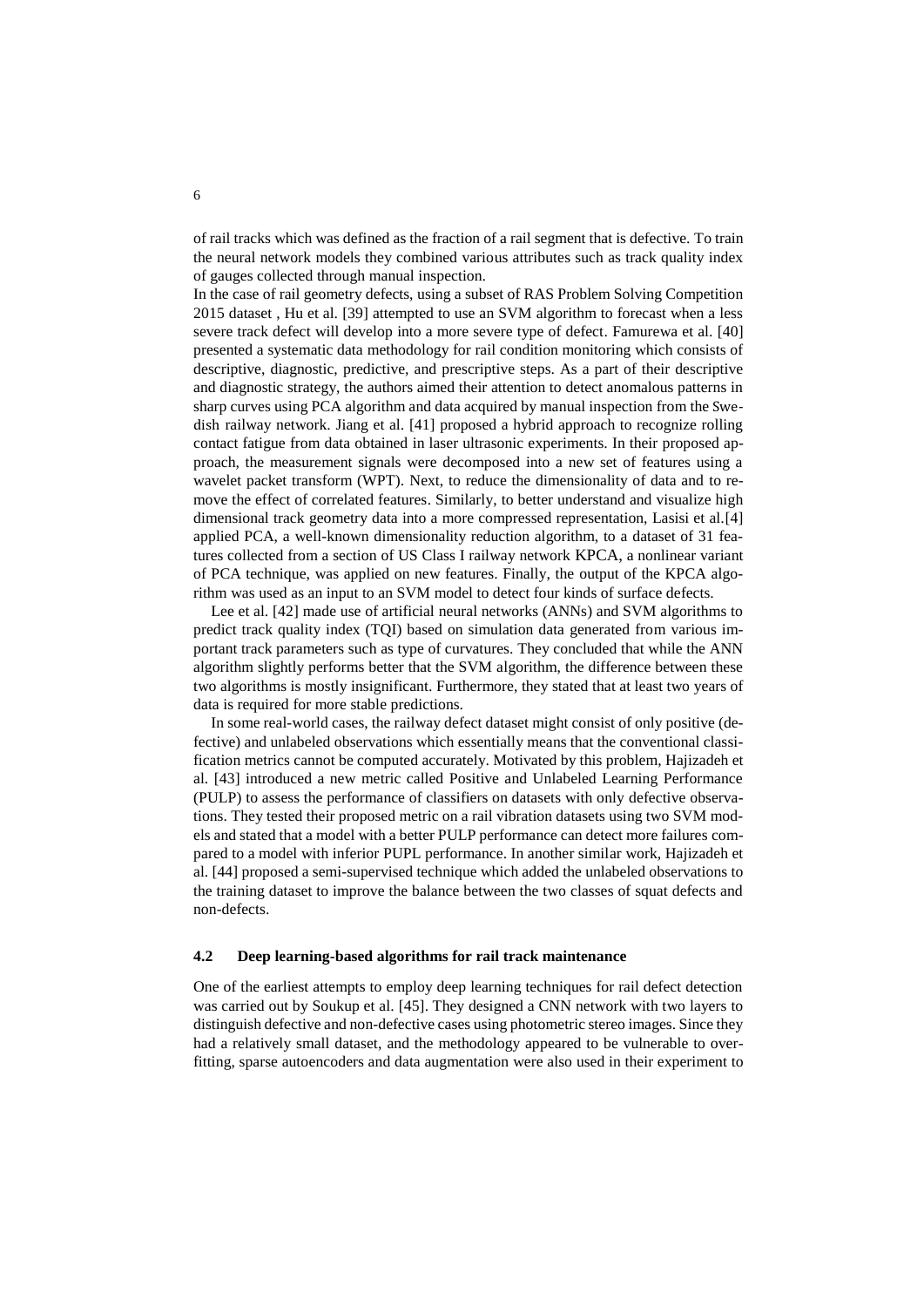tackle this issue. After the successful implementation of CNNs for rail defect detection, other researchers gradually started to apply CNNs to other image databases. In [46], Gibert et al. applied a CNN network with 4 convolutional layers to a set of manually annotated images collected on US Northeast Corridor and classified rail track materials. Then they used the trained parameters of the CNN model for defect detection and semantic segmentation of railroad ties. As an extension of their previous research and based on their proposed approach in [47] which used an SVM to classify fastener defects, Gibert et al. [6] designed and trained a custom CNN architecture with five convolutional layers on the same dataset to categorize the condition of rail fasteners as missing, broken or good. To make their machine learning model more robust against unusual situations, they also used data augmentation and used re-sampling to add more hard-to-classify images to their training dataset.

To provide a tool for automatic defects detection in rail surface, Faghih-Roohi et al. [34] trained 3 different-sized CNN architectures on a manually labeled image dataset collected from approximately 700 kilometers of rail tracks in the Netherlands. Based on the results of their experiment, they concluded that the deepest architecture outperforms the other two models on the multi-class classification of squat defects. The designed architecture for the medium-sized CNN network proposed in this paper is shown in [Fig. 1.](#page-6-0) Jamshidi et al. [31] also classified squat defects with different levels of severity using a simple CNN architecture and a real-world image dataset. They also assessed the visual growth of a defect and its severity using an image database. However, the interesting contribution of their work is that not only they used image data for squat defect classification but they also analyzed crack growth using data collected from ultrasonic measurements and then combined it with image analysis results to provide a failure risk model.



**Fig. 1.** Illustration of the medium-sized CNN network proposed in [34]

<span id="page-6-0"></span>In one of their other works, Santur et al. [48] proposed 3D laser cameras as a viable solution for fast and accurate rail inspection. To test their approach they described training a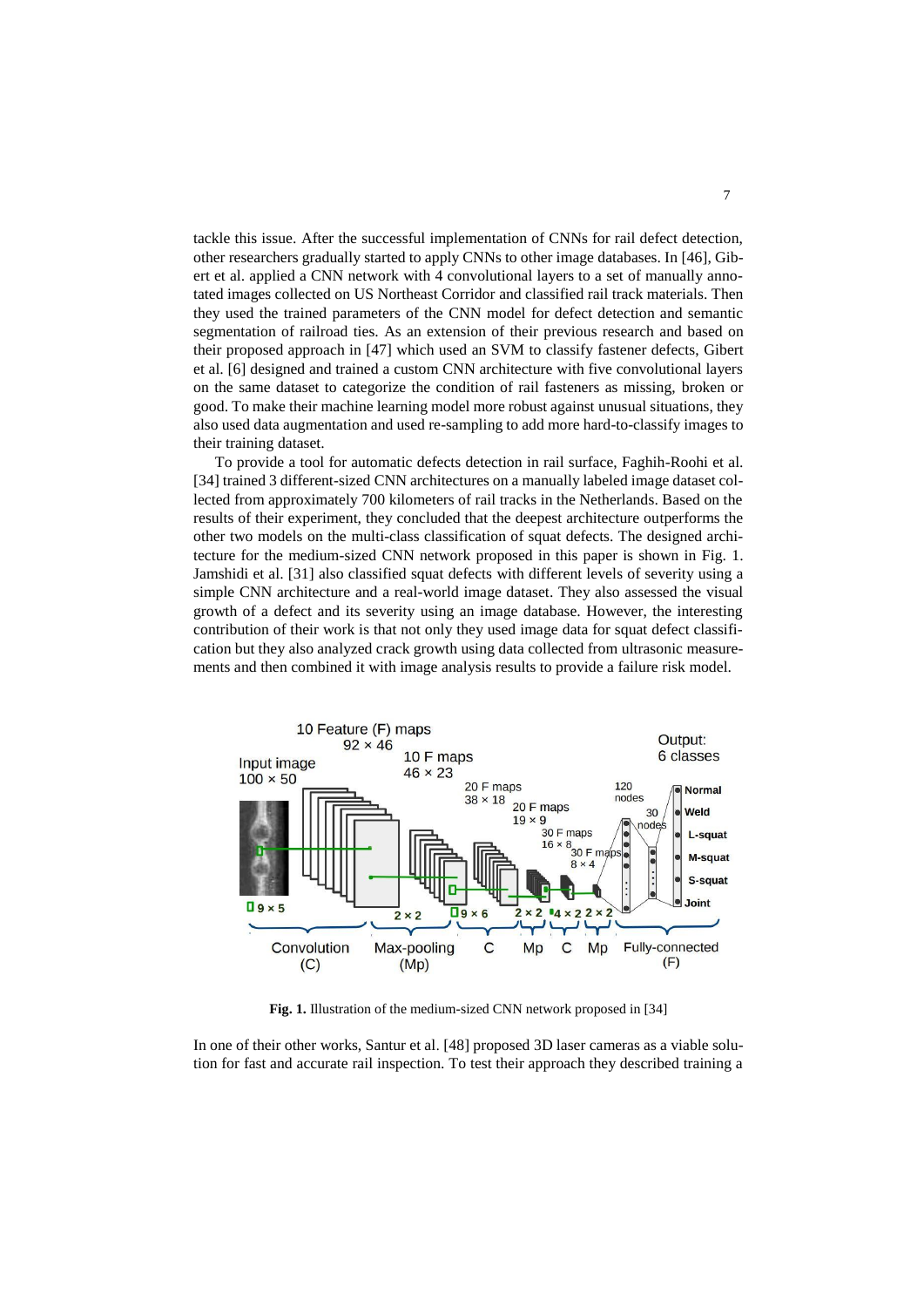CNN model on data collected through 3D laser cameras to classify rail tracks as either "faulty" or "healthy". However, the specification of the CNN architecture (e.g. the number of convolutional layers) was not mentioned in their research. However, in their next experiment, Santur et al. [49] used normal video cameras and proposed a three-stage pipeline with a blur elimination step and trained a three-layers CNN model.

As a part of a more comprehensive big data-oriented methodology, Jamshidi et al. [27] in their recent analysis, trained a CNN network on both Axle Box Acceleration (ABA) inspection data and a manually labeled image dataset collected from a specific section of the Dutch rail network. In the other major contribution of this paper, the output of deep learning model, designed to classify the state of rail tracks as a normal, light squat defect and sever squat defect, was later used along with input from analysis of degradation factors and domain experts to define an optimal maintenance strategy.

Lately, the research community has also adopted more advanced deep learning techniques in railway engineering. For instance, to reduce the maintenance expense and enhance the safety of Swiss Federal Railways (SBB) system, Rauschmayr et al. [50] employed several state-of-the-art deep learning algorithms to detect defect and to locate the defective parts on the tracks. First of all, by using a pre-trained faster R-CNN model, they segmented track surfaces and clamps to identify anomalies. Then they made use of Generative Adversarial Networks (GAN) to cluster normal and anomalous observations. In this case, if an observation does not belong to certain clusters, more likely it will be a defect. Further, they discussed the feasibility of this approach as an alternative to replace the manual labeling. Wang et al. [51] also performed an experiment with two well-known deep learning architectures and transfer, known as AlexNet and ResNet, to recognize fasteners defects using a hand-annotated image dataset acquired from two separate lines of rails in the US. They concluded that the pre-trained ResNet not only achieved more accurate and reliable results, but it could generalize well on classification of different track lines. To detect geometry defects, Ritika et al.[52] applied several data augmentation techniques to generate artificial images with sun kinks defects. Then, they used a pretrained Inception V3 CNN architecture to identify sun kinks in rail tracks.

<span id="page-7-0"></span>

| Year | <b>Authors</b>           | Defect type | <b>ML</b> class  | ML algorithm  | <b>Data Source</b>  |
|------|--------------------------|-------------|------------------|---------------|---------------------|
| 2010 | Xia et al. [35]          | Structural  | Shallow learning | Ada-Boost     | Video cameras       |
| 2012 | Sadeghi et al. [38]      | Structural  | Deep learning    | <b>ANN</b>    | Manual inspection   |
| 2014 | Soukup et al. [45]       | Structural  | Deep learning    | CNN/          | Photometric sensors |
|      |                          |             |                  | Autoencoders  |                     |
| 2014 | Hajizadeh et al. [43]    | Structural  | Shallow learning | <b>SVM</b>    | Video cameras       |
| 2015 | Gibert et al. [6]        | Structural  | Shallow learning | <b>SVM</b>    | Video cameras       |
| 2015 | Gibert et al. [46]       | Structural  | Deep learning    | <b>CNN</b>    | Video cameras       |
| 2016 | Hajizadeh et al. [44]    | Structural  | Shallow learning | <b>SVM</b>    | Video cameras       |
| 2016 | Hu et al. [39]           | Geometry    | Shallow learning | <b>SVM</b>    | Manual inspection   |
| 2016 | Faghih-Roohi et al. [34] | Structural  | Deep learning    | <b>CNN</b>    | Video cameras       |
| 2017 | Santur et al. [36]       | Structural  | Shallow learning | PCA/KPCA/     | Video cameras       |
|      |                          |             |                  | SVD/HM/       |                     |
|      |                          |             |                  | Random forest |                     |
|      |                          |             |                  |               |                     |

*Table 1. An overview of current ML publications for rail track maintenance*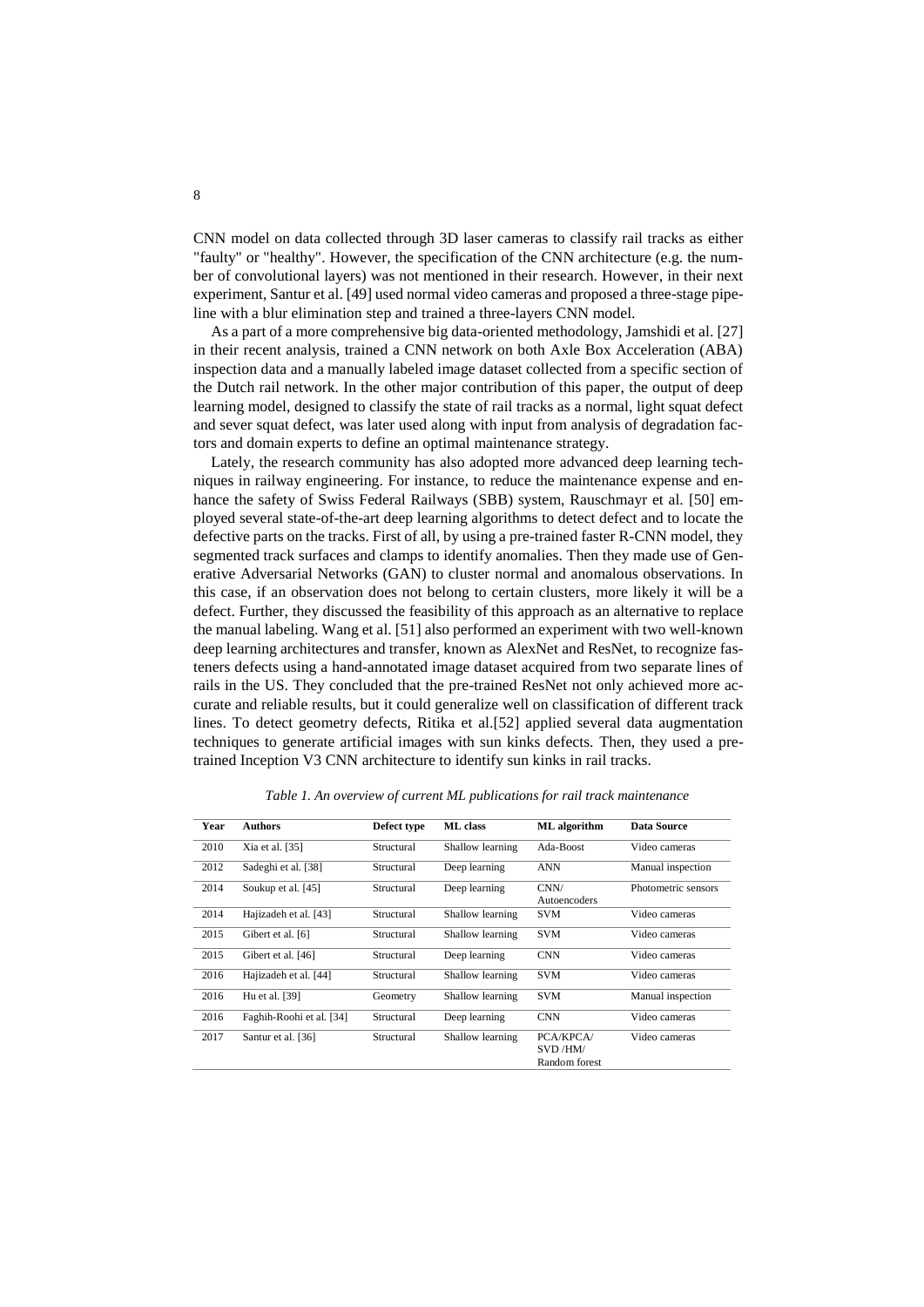| 2017 | Gibert et al. [6]            | Structural | Deep learning    | <b>CNN</b>                | Video cameras                                 |
|------|------------------------------|------------|------------------|---------------------------|-----------------------------------------------|
| 2017 | Santur et al. [48]           | Structural | Deep learning    | <b>CNN</b>                | 3D-laser cameras                              |
| 2017 | Famurewa et al. [40]         | Geometry   | Shallow learning | <b>PCA</b>                | Manual inspection                             |
| 2017 | Jamshidi et al. [31]         | Structural | Shallow learning | <b>CNN</b>                | Ultrasonic/<br>Video cameras                  |
| 2018 | Gao et al. [37]              | Structural | Shallow learning | <b>SVM</b>                | Ultrasonic/<br>Eddy current/<br>Video cameras |
| 2018 | Lee et al. $[42]$            | Geometry   | Shallow learning | <b>ANN</b>                | Simulation                                    |
| 2018 | Santur et al. [49]           | Structural | Deep learning    | <b>CNN</b>                | Video cameras                                 |
| 2018 | Rauschmayr et al. [50]       | Structural | Deep learning    | Faster R-CNN/<br>GAN      | Video cameras                                 |
| 2018 | Wang et al. [51]             | Structural | Deep learning    | Pre-trained CNN           | Video cameras                                 |
| 2018 | Lasisi et al. <sup>[4]</sup> | Geometry   | Shallow learning | <b>PCA</b>                | Manual inspection                             |
| 2018 | Jamshidi et al. [27]         | Structural | Deep learning    | <b>CNN</b>                | Video cameras                                 |
| 2018 | Ritika et al.[52]            | Geometry   | Deep learning    | Pre-trained CNN           | Video cameras                                 |
| 2019 | Jiang et al. [41]            | Structural | Deep learning    | <b>KPCA</b><br><b>SVM</b> | Laser ultrasonic                              |

# **5 Discussion**

As one can observe in [Table 1,](#page-7-0) deep learning algorithms have been the most extensively used technique for the detection of structural defects. That has happened thanks to the large-scale usage of video cameras by the industry which subsequently provides the research community with a vast amount of data to experiment with more advanced methods. The table further demonstrates the extensive applications of shallow learning techniques for geometry irregularities. Yet the current state of the literature on the applications of machine learning in rail track maintenance suffers from a few shortcomings. To accelerate the machine learning research progress and machine learning adoption in the railway systems, it is the responsibility of both the research community and the industry to focus on what they can do to address for these shortcomings:

 **Small number of defective observations:** One major property of rail defects datasets is the highly skewed distribution of defective and non-defective classes. In general, a substantial majority of observations belong to the non-defective components while only a slim portion of observations are in fact defective (often less than 1 percent). This can negatively affect the performance of machine learning models as they often favor the majority class [53]. In machine learning literature, various techniques have been proposed to deal with imbalanced datasets. For instance, under-sampling and over-sampling are the two most common approaches used to mitigate the effect of the imbalanced number of classes on training machine learning algorithms [54]. However, in rail maintenance literature only a few number of attempts have been made to address the class imbalance problem or to study the effectiveness of current techniques on rail data. The only known research concerning this issue are carried out by Hajizadeh et al. [44]. Thus research community needs to focus more on developing or applying new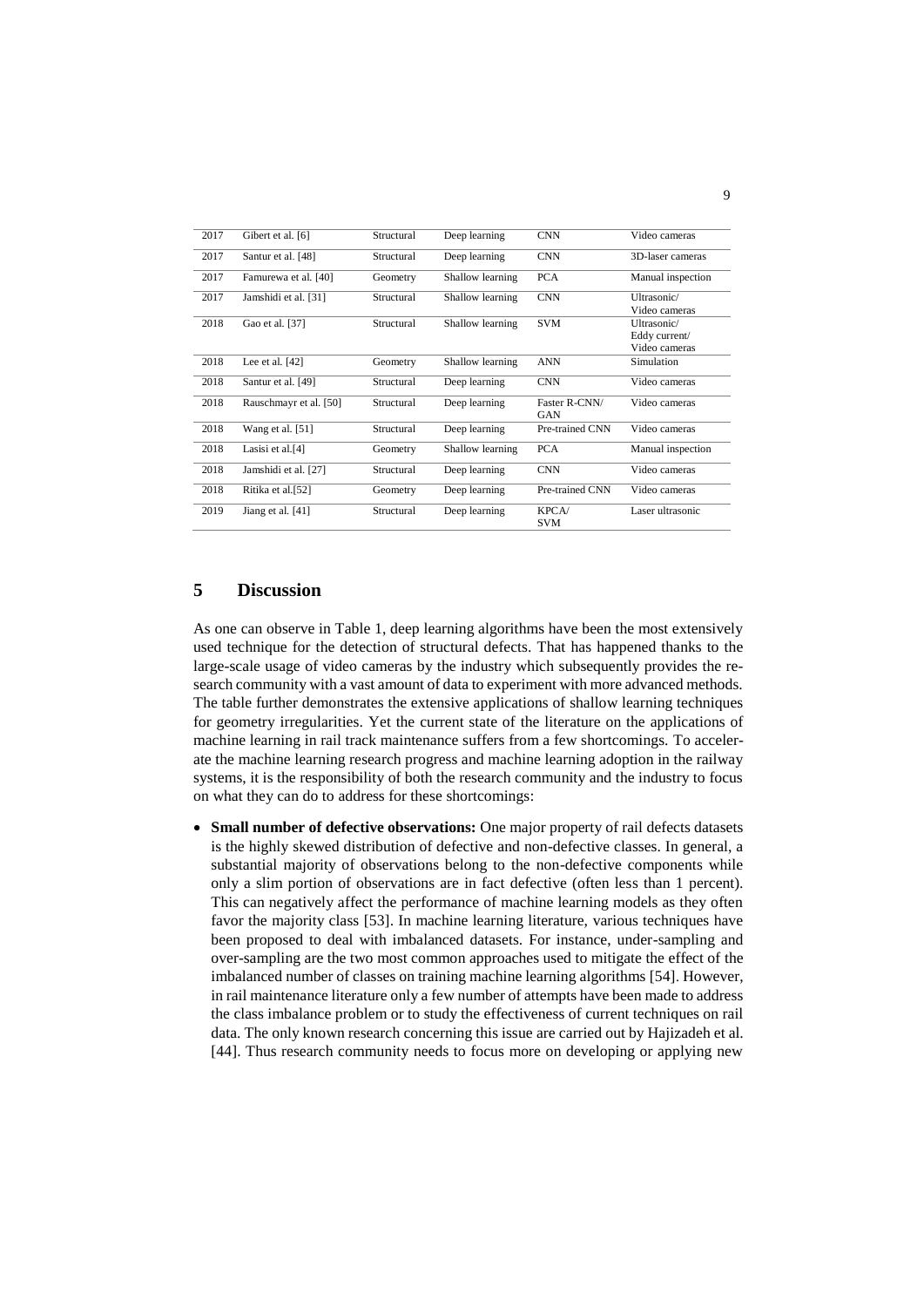techniques for overcoming the problem of imbalanced observations in rail defect datasets.

- **Availability of labeled datasets:** The performance of machine learning models heavily depends on the availability and quality of a sufficiently large and labeled dataset**.**  However, while due to the huge amount of measurements most of the time the size of a dataset is not a problem, the presence of enough labeled samples can pose a more serious challenge**.** Especially this issue becomes more visible in image datasets since manual labeling of the rail track images is a labor-intensive and expensive process, and requires a high level of expertise and domain knowledge. As a result, often the existing datasets cannot satisfy the amount of data needed for machine learning systems. Although several research papers have been published and a few tools have been developed to partially automate the dataset labeling problem, these issues have been overlooked by researchers in the rail domain and in the intelligent maintenance community. So far, only Rauschmayr et al. [50] and Hajizadeh et al. [44] have tried to develop techniques to automatically label rail images.
- **Lack of a public benchmark dataset**: There are several well-known public datasets that have been widely used and studied as a benchmark for comparing different techniques and approaches in other maintenance domains [55]. However, only a few small datasets are available for rail track defects and often the datasets used by researches are proprietary and not sharable. This issue makes training, evaluating and comparing the results of machine learning algorithms more challenging. Thus, as long as there is no public dataset available, not all machine learning researchers outside the rail industry can contribute to the research progress in this domain which subsequently could slow down the progress and stifle the innovation in the domain. Therefore, it is necessary that the rail industry grants the academia access to the rail track data.
- **Explainability of machine learning models:** As mentioned at the beginning of this section, a significant number of papers published in rail maintenance domain exploited CNN models and recommended the use of CNNs for automatic defect detection in real-world scenarios. However, CNNs are considered to be black-box models and are not inherently interpretable. In other words, the machine learning researcher is not able to explain how a CNN model came up with its predictions or prove its trustworthiness to the end user [56]. So far the question of how we can trust ML models has not been addressed by the research community. Therefore, developing accurate black-box machine learning algorithms should not be the only goal but actually how these algorithms classify defects needs to be taken into consideration.
- **Combining domain knowledge with machine learning models:** How defects evolve, which factors contribute to the degradation of rail track components and domain expert knowledge can significantly influence the effective scheduling of rail maintenance operations [27]**.** For instance, rail track areas with a high concentration of light squats can be fixed by a grinding process. However, if these light squats develop into more severe defects, not only a replacement is needed to fix rail track faults, but the risk of more serious damages also increases [57]. Fault tree analysis (FTA) is a powerful model-based method for risk assessment of complex systems. Fault trees have been used by a vast array of industries, to model how malfunctions in system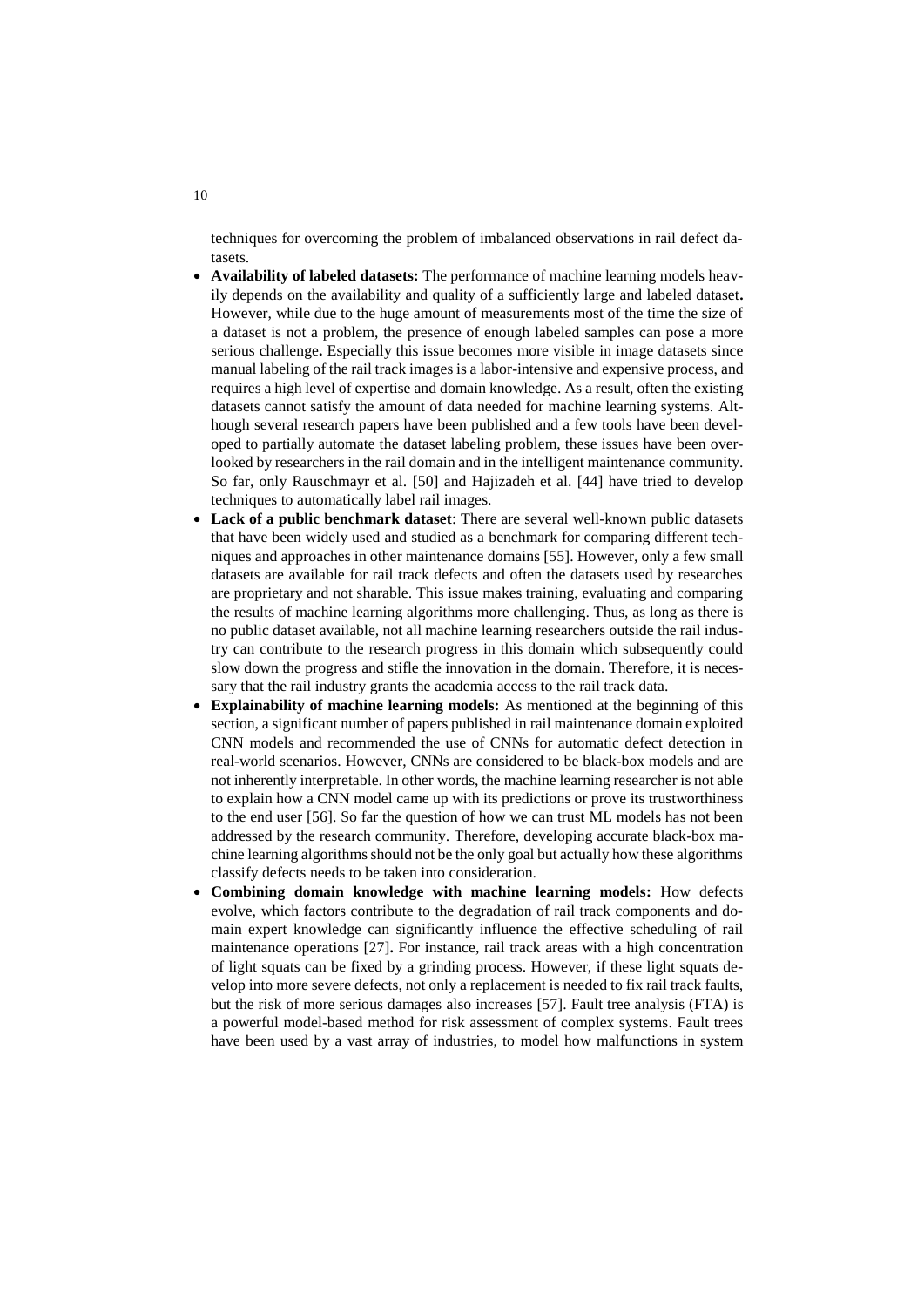components lead to the failure of the system [58]**.** ML techniques can be used together with fault trees to better learn how a system fails [59]**.**

# **6 Conclusion**

This paper has reviewed major machine learning techniques for fault detection. First of all, we have found that especially in the past few years, deep learning algorithms have become the prevailing tool for identifying structural rail defects. Similarly, the results of our survey show that video cameras are the most popular data source for machine learning applications.

However, the current research publications are exposed to a number of shortcomings that we have highlighted throughout our paper. Data quality issues such as highly imbalanced datasets, limitation of manual labeling process and the absence of a comprehensive public database for training and evaluating different approaches is slowing down the progress on the side of research community. The issues related to explaining how an algorithm identify defects which is absolutely necessary to earn the trust of the industry and incorporating the domain knowledge in ML approaches hinder the progress on the deployment side of ML research. To overcome these shortcomings several research directions and suggestions have been proposed. We believe that the research community needs to focus more on issues including data quality, explainability and trustworthiness of machine learning algorithms and combining the expert knowledge with their machine learning models while the industry should provide the academia the access rail track datasets to facilitate the progress of ML research and to encourage more researchers to contribute and improve the existing methods.

#### **Acknowledgment**

This research is supported by ProRail and the Netherlands Organization for Scientific Research (NWO) under the Sequoia project.

# **References**

- 1. Sharma, S., Cui, Y., He, Q., Mohammadi, R., & Li, Z.. Data-driven optimization of Railway maintenance for track geometry. Transportation Research Part C: Emerging Technologies, 90, 34-58 (2018
- 2. Zhuang, L., Wang, L., Zhang, Z., Tsui, K.L.: Automated vision inspection of rail surface cracks: A double-layer data-driven framework. Transp. Res. Part C Emerg. Technol. 92, 258–277 (2018). doi:10.1016/j.trc.2018.05.007
- 3. Liu, X., Saat, M., Barkan, C.: Analysis of Causes of Major Train Derailment and Their Effect on Accident Rates. Transp. Res. Rec. J. Transp. Res. Board. 2289, 154–163 (2012). doi:10.3141/2289-20
- 4. Lasisi, A., Attoh-Okine, N.: Principal components analysis and track quality index: A machine learning approach. Transp. Res. Part C Emerg. Technol. 91, 230–248 (2018). doi:10.1016/j.trc.2018.04.001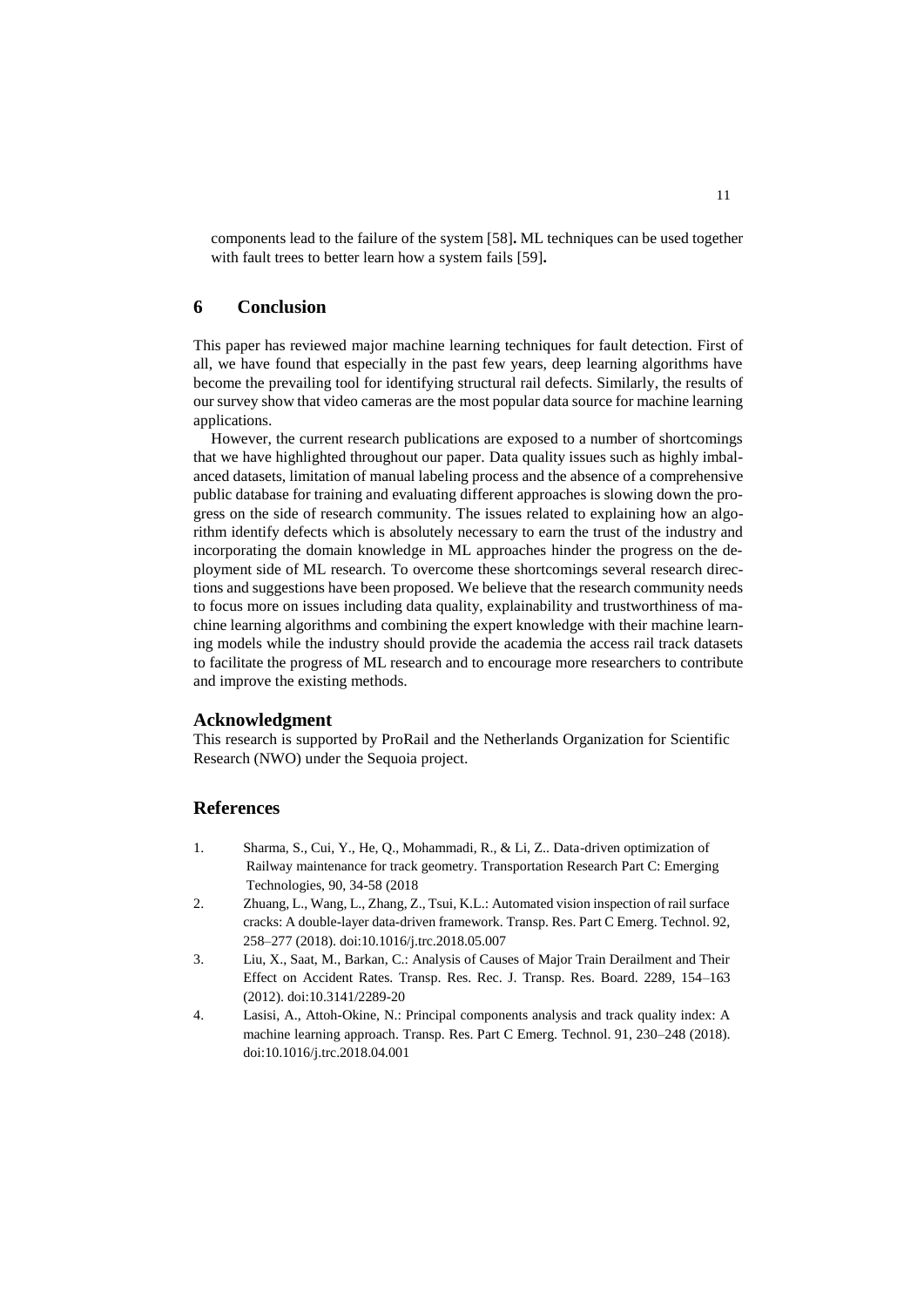- 5. Durazo-Cardenas, I., Starr, A., Turner, C.J., Tiwari, A., Kirkwood, L., Bevilacqua, M., Tsourdos, A., Shehab, E., Baguley, P., Xu, Y., Emmanouilidis, C.: An autonomous system for maintenance scheduling data-rich complex infrastructure: Fusing the railways' condition, planning and cost. Transp. Res. Part C Emerg. Technol. 89, 234– 253 (2018). doi:10.1016/j.trc.2018.02.010
- 6. Gibert, X., Patel, V.M., Chellappa, R.: Deep Multitask Learning for Railway Track Inspection. IEEE Trans. Intell. Transp. Syst. 18, 153–164 (2017). doi:10.1109/TITS.2016.2568758
- 7. Zoeteman, A., Dollevoet, R., Li, Z.: Dutch research results on wheel/rail interface management: 2001-2013 and beyond. Proc. Inst. Mech. Eng. Part F J. Rail Rapid Transit. 228, 642–651 (2014). doi:10.1177/0954409714524379
- 8. Zhao, R., Yan, R., Chen, Z., Mao, K., Wang, P., Gao, R.X.: Deep Learning and Its Applications to Machine Health Monitoring: A Survey. 14, 1–14 (2016). doi:10.1016/j.jocs.2017.06.006
- 9. Thaduri, A., Galar, D., Kumar, U.: Railway assets: A potential domain for big data analytics. Procedia Comput. Sci. 53, 457–467 (2015). doi:10.1016/j.procs.2015.07.323
- 10. Li, Q., Zhong, Z., Liang, Z., Liang, Y.: Rail inspection meets big data: Methods and trends, (2015)
- 11. Stetco, A., Dinmohammadi, F., Zhao, X., Robu, V., Flynn, D., Barnes, M., Keane, J., Nenadic, G.: Machine learning methods for wind turbine condition monitoring: A review. Renew. Energy. 133, 620–635 (2018). doi:10.1016/j.renene.2018.10.047
- 12. Widodo, A., Yang, B.S.: Support vector machine in machine condition monitoring and fault diagnosis. Mech. Syst. Signal Process. 21, 2560–2574 (2007). doi:10.1016/j.ymssp.2006.12.007
- 13. Sun, W., Chen, J., Li, J.: Decision tree and PCA-based fault diagnosis of rotating machinery. Mech. Syst. Signal Process. 21, 1300–1317 (2007). doi:10.1016/j.ymssp.2006.06.010
- 14. Cerrada, M., Zurita, G., Cabrera, D., Sánchez, R.V., Artés, M., Li, C.: Fault diagnosis in spur gears based on genetic algorithm and random forest. Mech. Syst. Signal Process. 70–71, 87–103 (2016). doi:10.1016/j.ymssp.2015.08.030
- 15. Lecun, Y., Bengio, Y., Hinton, G.: Deep learning. Nature. 521, 436–444 (2015). doi:10.1038/nature14539
- 16. LeCun, Y., Boser, B., Denker, J.S., Henderson, D., Howard, R.E., Hubbard, W., Jackel, L.D.: Backpropagation applied to handwritten zip code recognition. Neural Comput. 1, 541–551
- 17. Zeiler, M.D., Fergus, R.: Visualizing and Understanding Convolutional Networks. Lect. Notes Comput. Sci. 8689, 818–833 (2014). doi:10.1111/j.1475-4932.1954.tb03086.x
- 18. Russakovsky, O., Deng, J., Su, H., Krause, J., Satheesh, S., Ma, S., Huang, Z., Karpathy, A., Khosla, A., Bernstein, M., Berg, A.C., Fei-Fei, L.: ImageNet Large Scale Visual Recognition Challenge. Int. J. Comput. Vis. 115, 211–252 (2015). doi:10.1007/s11263- 015-0816-y
- 19. Kim, S., Kim, W., Noh, Y.K., Park, F.C.: Transfer learning for automated optical inspection. Proc. Int. Jt. Conf. Neural Networks. 2017–May, 2517–2524 (2017). doi:10.1109/IJCNN.2017.7966162
- 20. Karpathy, A.: What I learned from competing against a convnet on imagenet.

12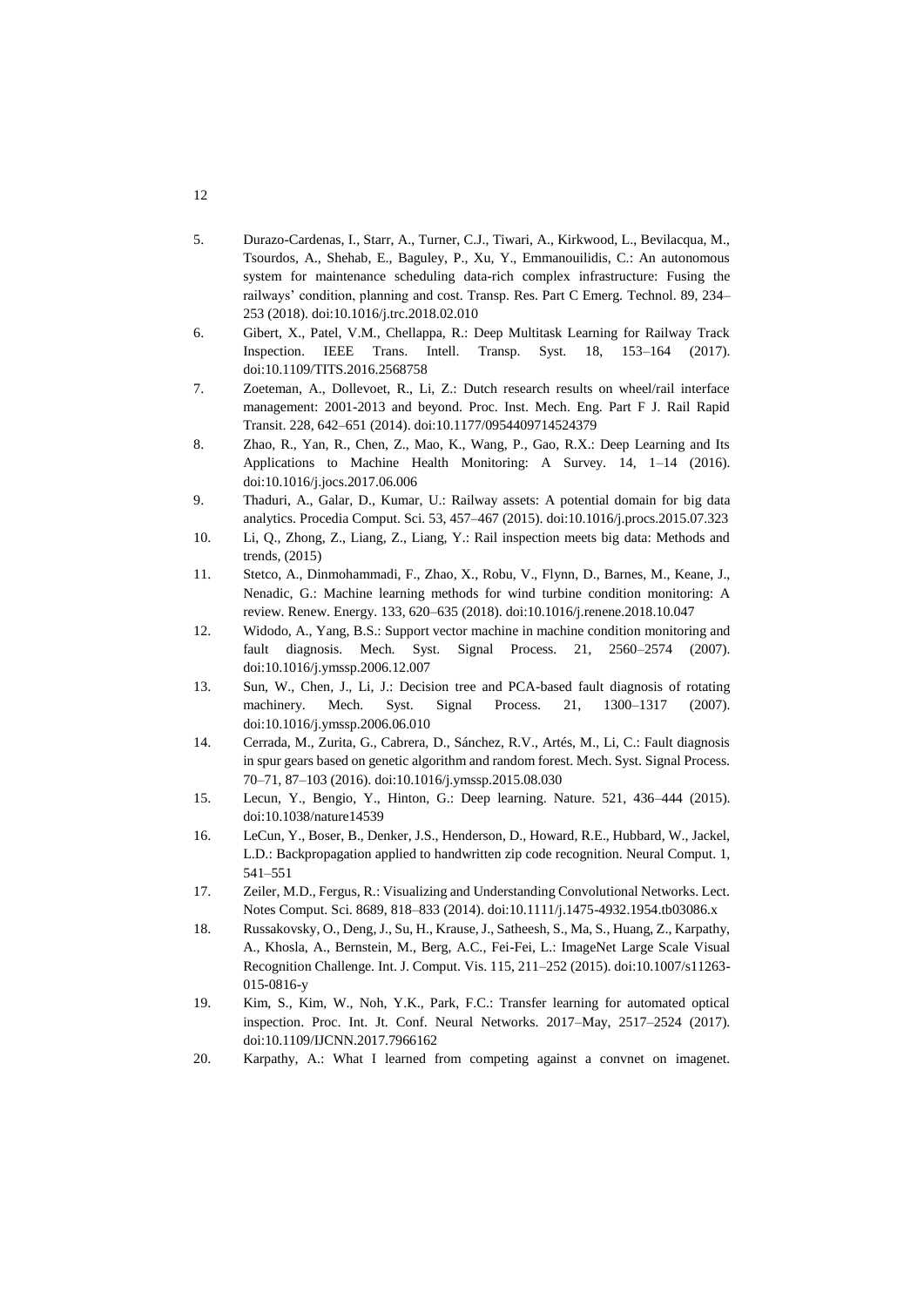karpathy.github.io/2014/09/02/what-i-learned-from-competing-against-a-convnet-onimagenet/. (2014)

- 21. Hu, J., Shen, L., Albanie, S., Sun, G., Wu, E.: Squeeze-and-Excitation Networks. 1–14 (2017). doi:10.1108/15736101311329151
- 22. Lipton, Z.C., Kale, D.C., Elkan, C., Wetzel, R.: Learning to Diagnose with LSTM Recurrent Neural Networks. 1–18 (2015). doi:10.14722/ndss.2015.23268
- 23. Lipton, Z.C., Berkowitz, J., Elkan, C.: A Critical Review of Recurrent Neural Networks for Sequence Learning. 1–38 (2015). doi:10.1145/2647868.2654889
- 24. Hochreiter, S., Urgen Schmidhuber, J.: Ltsm. Neural Comput. 9, 1735–1780 (1997). doi:10.1162/neco.1997.9.8.1735
- 25. Zhang, W., Guo, W., Liu, X., Liu, Y., Zhou, J., Li, B., Lu, Q., Yang, S.: LSTM-Based Analysis of Industrial IoT Equipment. IEEE Access. 6, 23551–23560 (2018). doi:10.1109/ACCESS.2018.2825538
- 26. Ghofrani, F., He, Q., Goverde, R.M.P., Liu, X.: Recent applications of big data analytics in railway transportation systems: A survey. Transp. Res. Part C Emerg. Technol. 90, 226–246 (2018). doi:10.1016/j.trc.2018.03.010
- 27. Jamshidi, A., Hajizadeh, S., Su, Z., Naeimi, M., Núñez, A., Dollevoet, R., Schutter, B. De, Li, Z.: A decision support approach for condition-based maintenance of rails based on big data analysis  $\angle$ . Transp. Res. Part C. 95, 185–206 (2018). doi:10.1016/j.trc.2018.07.007
- 28. Soleimanmeigouni, I., Ahmadi, A., Kumar, U.: Track geometry degradation and maintenance modelling: A review. Proc. Inst. Mech. Eng. Part F J. Rail Rapid Transit. 232, 73–102 (2018). doi:10.1177/0954409716657849
- 29. Alahakoon, S., Sun, Y.Q., Spiryagin, M., Cole, C.: Rail Flaw Detection Technologies for Safer, Reliable Transportation: A Review. J. Dyn. Syst. Meas. Control. 140, 020801 (2017). doi:10.1115/1.4037295
- 30. Papaelias, M.P., Roberts, C., Davis, C.L.: A review on non-destructive evaluation of rails: State-of-the-art and future development. Proc. Inst. Mech. Eng. Part F J. Rail Rapid Transit. 222, 367–384 (2008). doi:10.1243/09544097JRRT209
- 31. Jamshidi, A., Faghih-Roohi, S., Hajizadeh, S., Núñez, A., Babuska, R., Dollevoet, R., Li, Z., De Schutter, B.: A Big Data Analysis Approach for Rail Failure Risk Assessment. Risk Anal. 37, 1495–1507 (2017). doi:10.1111/risa.12836
- 32. Santur, Y., Karaköse, M., Akın, E.: Condition Monitoring Approach Using 3D-Modelling of Railway Tracks With Laser Cameras. (2017)
- 33. Krizhevsky, A., Sutskever, I., Hinton, G.E.: ImageNet Classification with Deep Convolutional Neural Networks. In: Pereira, F., Burges, C.J.C., Bottou, L., and Weinberger, K.Q. (eds.) Advances in Neural Information Processing Systems 25. pp. 1097–1105. Curran Associates, Inc. (2012)
- 34. Faghih-Roohi, S., Hajizadeh, S., Nunez, A., Babuska, R., De Schutter, B.: Deep convolutional neural networks for detection of rail surface defects. Proc. Int. Jt. Conf. Neural Networks. 2016–Octob, 2584–2589 (2016). doi:10.1109/IJCNN.2016.7727522
- 35. Xia, Y., Xie, F., Jiang, Z.: Broken railway fastener detection based on adaboost algorithm. Proc. - 2010 Int. Conf. Optoelectron. Image Process. ICOIP 2010. 1, 313– 316 (2010). doi:10.1109/ICOIP.2010.303
- 36. Santur, Y., Karakose, M., Akin, E.: Random forest based diagnosis approach for rail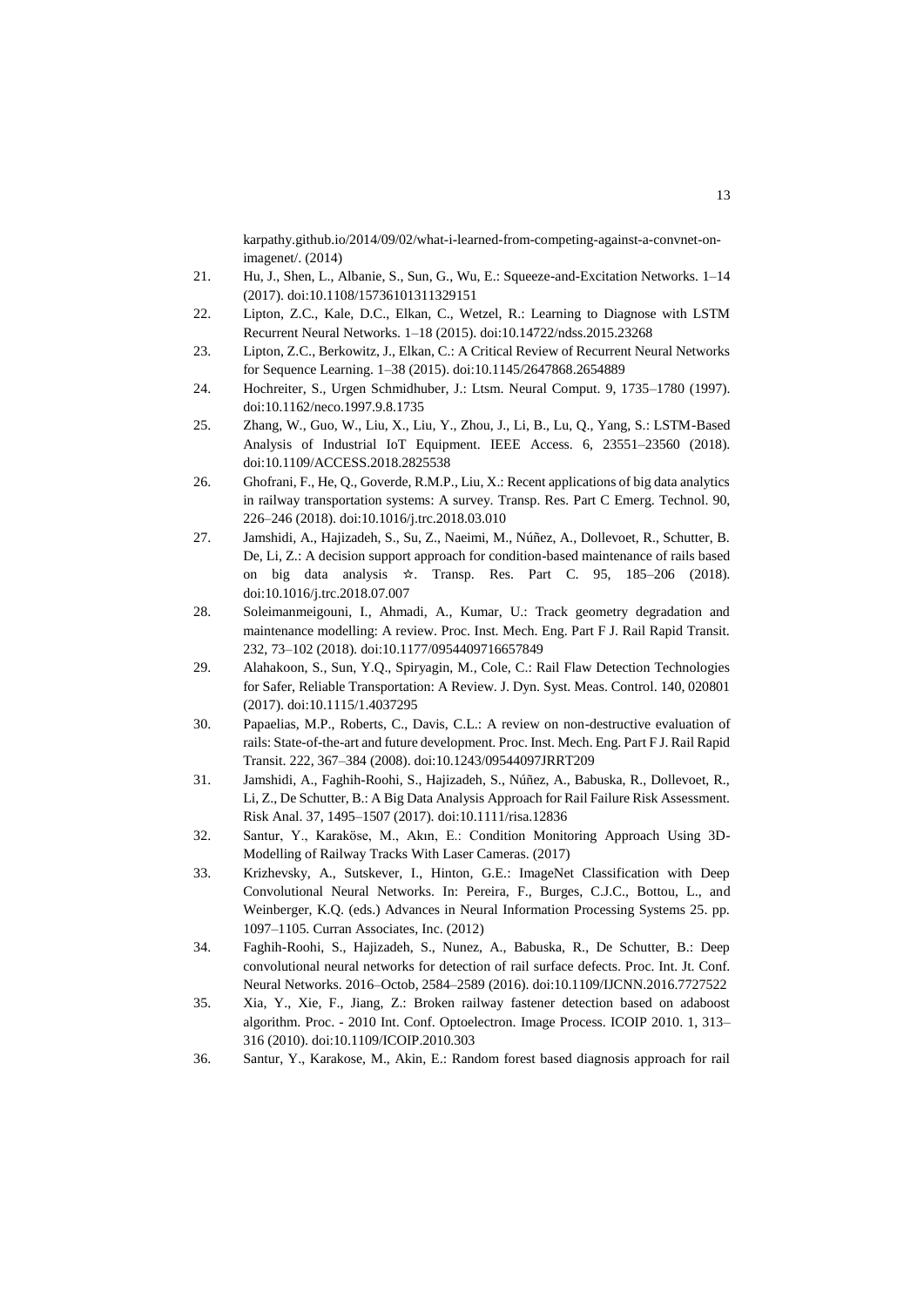fault inspection in railways. 2016 Natl. Conf. Electr. Electron. Biomed. Eng. ELECO 2016. (2017)

- 37. Gao, S., Szugs, T., Inspection, E., Ahlbrink, R.: Use of Combined Railway Inspection Data Sources for Characterization of Rolling Contact Fatigue Use of Combined Railway Inspection Data Sources for Characterization of Rolling Contact Fatigue. (2018)
- 38. Sadeghi, J., Askarinejad, H.: Application of neural networks in evaluation of railway track quality condition. J. Mech. Sci. Technol. 26, 113–122 (2012). doi:10.1007/s12206- 011-1016-5
- 39. Hu, Can; Liu, X.: Modeling Track Geometry Degradation Using Support Vector Machine Technique, (2016)
- 40. Famurewa, S.M., Zhang, L., Asplund, M.: Maintenance analytics for railway infrastructure decision support. J. Qual. Maint. Eng. 23, 310–325 (2017). doi:10.1108/JQME-11-2016-0059
- 41. Jiang, Y., Wang, H., Tian, G., Yi, Q., Zhao, J., Zhen, K.: Fast classification for rail defect depths using a hybrid intelligent method. Optik (Stuttg). 180, 455–468 (2019). doi:10.1016/j.ijleo.2018.11.053
- 42. Lee, J.S., Hwang, S.H., Choi, I.Y., Kim, I.K.: Prediction of Track Deterioration Using Maintenance Data and Machine Learning Schemes. J. Transp. Eng. Part A Syst. 144, 4018045 (2018). doi:10.1061/JTEPBS.0000173
- 43. Hajizadeh, S., Li, Z., Dollevoet, R.P.B.J., Tax, D.M.J.: Evaluating classification performance with only positive and unlabeled samples. Lect. Notes Comput. Sci. (including Subser. Lect. Notes Artif. Intell. Lect. Notes Bioinformatics). 8621 LNCS, 233–242 (2014). doi:10.1007/978-3-662-44415-3\_24
- 44. Hajizadeh, S., Núñez, A., Tax, D.M.J.: Semi-supervised Rail Defect Detection from Imbalanced Image Data. IFAC-PapersOnLine. 49, 78–83 (2016). doi:10.1016/j.ifacol.2016.07.014
- 45. Soukup, D., Huber-Mörk, R.: Convolutional Neural Networks for Steel Surface Defect Detection from Photometric Stereo Images. ISVC 2014 Adv. Vis. Comput. 668–677 (2014). doi:10.1007/978-3-319-14249-4\_64
- 46. Giben, X., Patel, V.M., Chellappa, R.: Material classification and semantic segmentation of railway track images with deep convolutional neural networks. Proc. - Int. Conf. Image Process. ICIP. 2015–Decem, 621–625 (2015). doi:10.1109/ICIP.2015.7350873
- 47. Gibert, X., Patel, V.M., Chellappa, R.: Robust Fastener Detection for Autonomous Visual Railway Track Inspection. In: 2015 IEEE Winter Conference on Applications of Computer Vision. pp. 694–701 (2015)
- 48. Santur, Y., Karaköse, M., Akin, E.: A new rail inspection method based on deep learning using laser cameras, (2017)
- 49. Santur, Y., Karakose, M., Akin, E.: An adaptive fault diagnosis approach using pipeline implementation for railway inspection. Turkish J. Electr. Eng. Comput. Sci. 26, 987– 998 (2018). doi:10.3906/elk-1704-214
- 50. Rauschmayr, N., Hoechemer, M., Zurkirchen, M., Kenzelmann, S., Gilles, M.: Deep Learning of Railway Track Faults using GPUs Swiss Federal Railways (SBB) Swiss Center for Electronics and Microtechnology (CSEM). (2018)
- 51. Dai, P., Du, X., Wang, S., Gu, Z., Ma, Y.: Rail fastener automatic recognition method

14